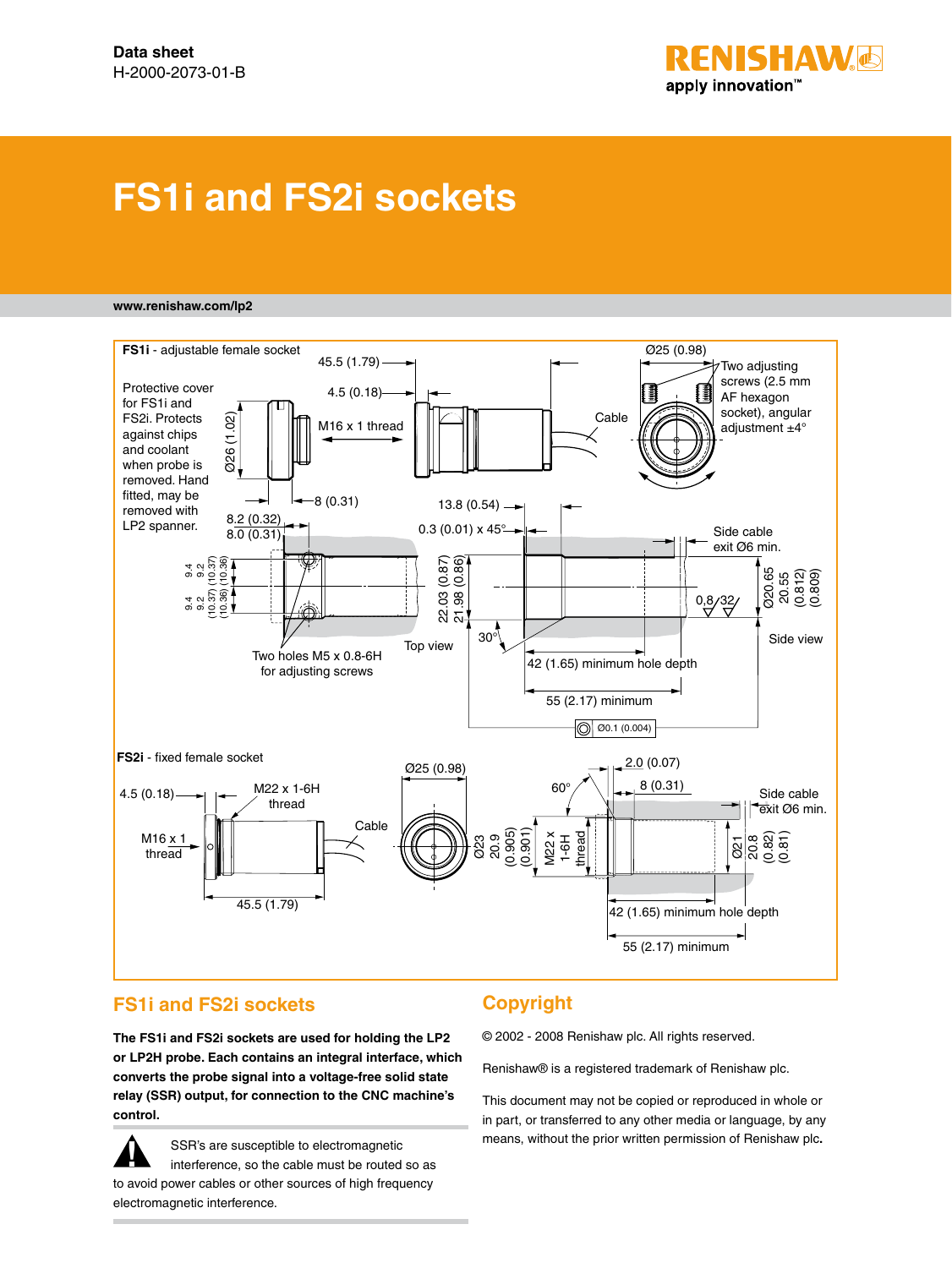# $C \in$

#### **EMC compliance**

The FS1i and FS2i have been manufactured to conform to the following standard:-

BS EN 61326: 1998 - Electrical equipment for measurement, control and laboratory use - EMC requirements.

Immunity to annex A - industrial locations.

Emissions to class A (non-domestic) limits.

and comply with the protective requirements of directive:-

89/336/EEC - Electromagnetic compatibility

#### **Care of equipment**

FS1i and FS2i are precision devices and must therefore be treated with care.

Always ensure the probe holder is clean and dry before inserting the probe.

### **Changes to Renishaw products**

Renishaw plc reserves the right to improve, change or modify its products and documentation without incurring any obligations to make changes to Renishaw equipment previously sold or distributed.

#### **Electrical**

| Supply voltage      | 12 Vdc to 30 Vdc                   |
|---------------------|------------------------------------|
| Supply current      | 18 mA nominal,                     |
|                     | 25 mA max.                         |
| Output current max. | 50 mA                              |
| Output type         | <b>Voltage free SSR</b>            |
| Protection          | Short circuit protected output.    |
|                     | The interface must be powered from |
|                     | a suitably fused supply.           |

#### **Warranty**

Renishaw plc warrants its equipment for 1 year provided that it is installed exactly as defined in this document

Claims under warranty must be made from Authorised Service Centres only, which may be advised by the supplier or distributor.

#### **Patents**

The publication of material within this document does not imply freedom from the patent rights of Renishaw plc.

#### **Safety**

It is the responsibility of the machine supplier to ensure that the user is made aware of any hazards involved in the operation of their machine, including those mentioned in Renishaw product documentation, and to ensure that adequate guards and safety interlocks are provided.

#### **Connection**

|            | Normally closed*               | Normally open*   |  |
|------------|--------------------------------|------------------|--|
| Red        | 12 Vdc to 30 Vdc               | 0 Vdc            |  |
| Blue       | 0 Vdc                          | 12 Vdc to 30 Vdc |  |
| Yellow     | Probe status, voltage free SSR |                  |  |
| Green      | Probe status, voltage free SSR |                  |  |
| Grey/black | Cable screen, machine GND      |                  |  |

Refers to the SSR contacts when the probe is in seated state.

#### **Specification**

| Storage temperature   | $-10$ °C to 70 °C                                                                                              |
|-----------------------|----------------------------------------------------------------------------------------------------------------|
| Operating temperature | 10 °C to 40 °C                                                                                                 |
| IP rating             | IPX8                                                                                                           |
| Cable                 | 4 core screen cable with<br>polyurethane sheath. Each core<br>7/0.2 insulated, Ø4.35 mm x 1.0 m<br>(3 ft 3 in) |
| Weiaht                | 70 a                                                                                                           |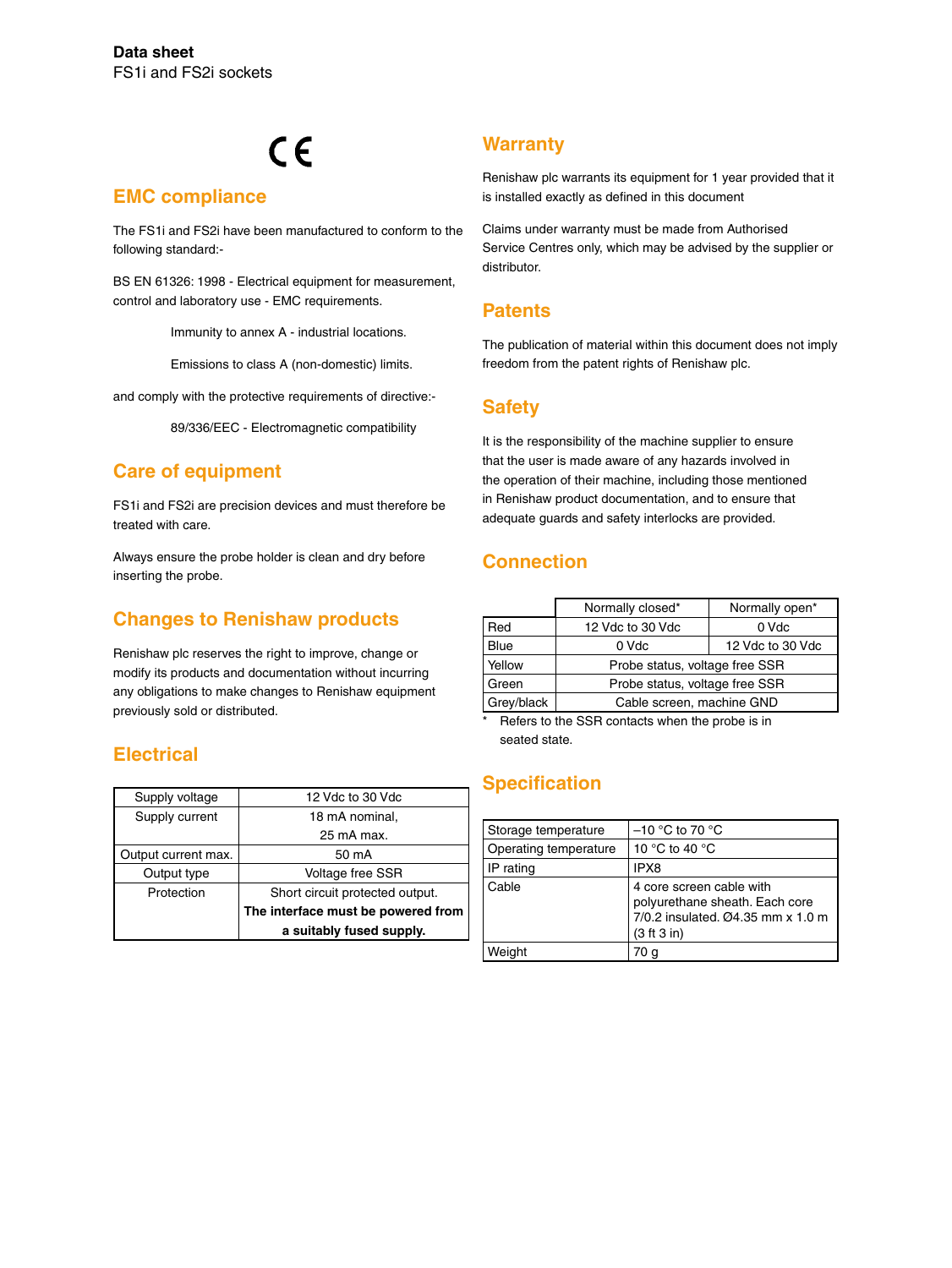

#### **High speed skip installation**

5 V high speed skip (HSS) inputs may be susceptible to electromagnetic interference, hence the cable should be run in ducting used for signal cables. Where this is not possible, a 24 V high speed SSR can be used to switch the 5 V to the HSS input inside the control cabinet, as shown in the diagram below. This will provide greater isolation and noise immunity.